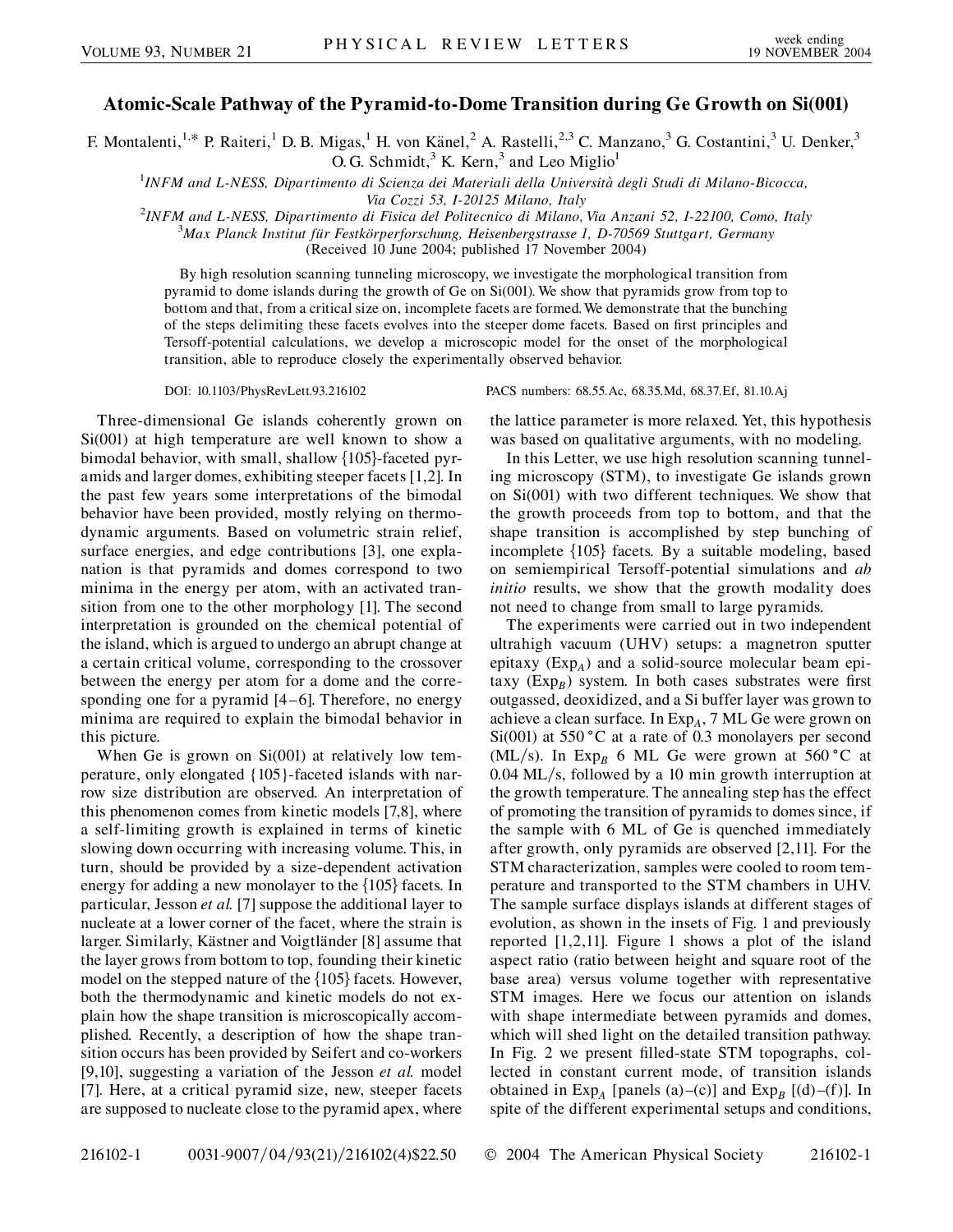

FIG. 1 (color online). Plot of the aspect ratio vs volume for Ge islands on  $Si(001)$  obtained in experiment  $Exp<sub>B</sub>$ . Different symbols refer to islands at various stages of the pyramid-todome transition, as illustrated by representative STM images. Similar results are obtained for Exp<sub>A</sub>.

similar structures are observed. The pristine pyramids are small and characterized by flat facets (see inset of Fig. 1). They grow self-similarly by the successive addition of complete layers until they reach a critical size. From this point on, atoms accumulate only at the topmost region of the islands [Figs.  $2(a)$  and  $2(d)$ ], creating a set of steps which eventually bunch together [Figs.  $2(b)$  and  $2(e)$ ]. As the volume increases, an extended step bunching generates steeper {15 3 23} facets, and the transition to the dome shape is attained [Figs. 2(c) and 2(f)]. A second feature of transition islands is that they have incomplete corners, as already noticed in Ref. [2], which evolve into {113} facets. Since the same transformations are observed upon annealing  $(Exp_B)$ , or upon deposition of additional Ge  $(Exp<sub>A</sub>)$ , it is evident that the shape transition is produced mainly by the atomic flux coming from the Ge wetting layer (WL) and from the neighboring small pyramids, which are observed to disappear [2,11]. Moreover, the same results obtained by two different experimental procedures suggest that the transition islands are not the result of a frozen surface kinetics.

The flatness of the small pyramids' facets does not allow one to understand whether new layer nucleation starts at the island bottom or at the top. The absence of steps simply reveals that a very efficient step-flow mechanism takes place. At this stage, two different growth modes are still possible. Small pyramids could grow from bottom to top, as suggested in Ref. [8], until, at a critical volume, the growth modality switches to top to bottom, as shown by our experiments. The other possibility is that no change in the growth mode takes place: pyramids grow upside down regardless of their size. Simply, at some point, it starts to be convenient to develop steps in the upper region. In the following, we shall show that the latter, simpler picture better describes the island evolution.

Recently, *ab initio* calculations revealed that at the  ${105}$  facets of the pyramids, a rebonded-step (RS) recon-216102-2 216102-2



FIG. 2. STM topographs illustrating the pathway of the pyramid-to-dome evolution. Images in panels (a)–(c) correspond to Exp*A*, while the three bottom panels are taken from  $Exp<sub>B</sub>$ . The image gray scale corresponds to local surface slope with respect to the (001) plane (dark areas are steeper). Arrows in (c) point at two of the eight {15 3 23} facets composing the dome surface.

struction takes place [12–14]. Such RS reconstruction dramatically reduces the density of dangling bonds and, in turn, the surface energy, virtually eliminating the stepped (001) morphology for any relevant value of the lattice parameter [15]. Therefore, it is hard to conceive a bottom-to-top growth modality based on the stepped nature of the  $\{105\}$  facets  $[8]$ , whatever the pyramid size. In order to further justify a top-to-bottom growth, the diffusion of single Ge atoms on the  $Ge(105)$  RS surface has been studied by *ab initio* mapping of the energy minima and of the activation energies for neighboring-minima hopping, followed by kinetic Monte Carlo simulations. An extended report about these calculations can be found in [16]. Here we just mention that diffusion turns out to be nearly isotropic, with an effective barrier  $\sim 0.62$  eV in the base-to-top direction and  $\sim$ 0.64 eV for lateral displacements. These values suggest that at our experimental temperatures adatom diffusion is fully activated at the pyramid facets, implying that the material is not kinetically hindered from reaching the top. Moreover, any surface configuration can be explored, and a step-flow mechanism can be easily envisaged, in agreement with the STM indications. However, these *ab initio* results do not explain how we evolve from a layerby-layer growth of small pyramids to the step bunching at the critical size. Qualitatively, we notice that material accumulation at the island upper regions appears well justified from a purely energetic point of view, because of the lattice-parameter expansion which takes place moving from pyramids base-to top [10].

In order to obtain more quantitative information, we have simulated the strain and elastic-energy distribution in realistic  $Ge(105)$  pyramids on  $Si(001)$  with a WL, by molecular dynamics with the Tersoff potential [17]. We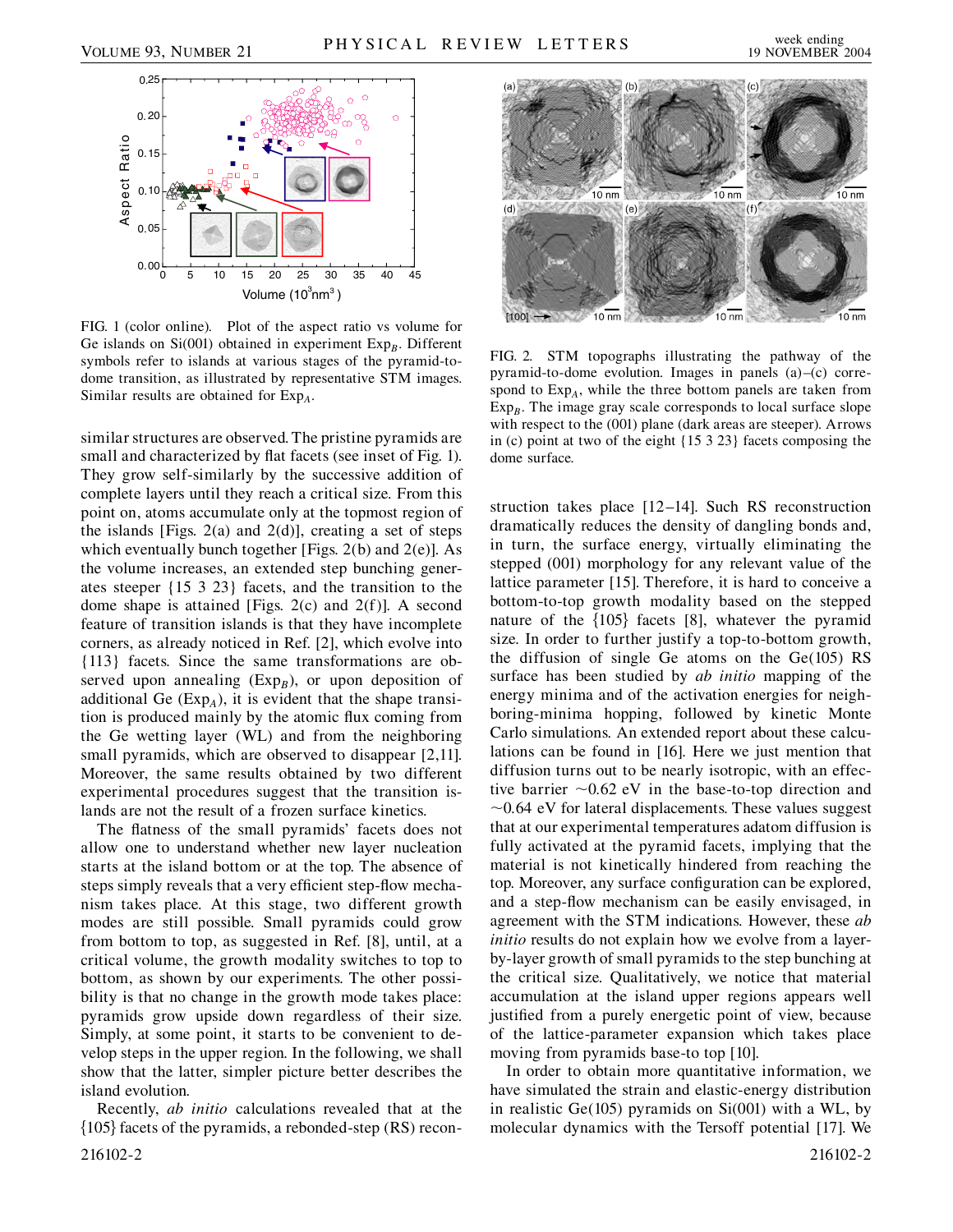included the RS reconstruction and we used the same configurations and procedures described in [12]. Now, by scanning the (001) lattice parameter  $(a_{\parallel})$  and the energy per atom  $\epsilon_d$  below the {105} facets at a depth *d*, it is possible to estimate their average variation, as a function of the vertical height *h*. In Fig. 3(a),  $\epsilon_d$  is plotted versus a rescaled height  $h/L$ , where *L* is the base side of the pyramids, 27 and 16 nm in our case. For  $\{105\}$  faceted pyramids the maximum value of *h* is  $H = L/10$ . For small depths, surface effects strongly shift  $\epsilon_d$  to high values, while with increasing *d* the curves bunch to a limiting value  $\epsilon_{\text{deep}}(h/L)$ , which we take to be the one for  $d = 6$  Å. Because of the increasing strain relaxation towards the top of the pyramid,  $\epsilon_{\text{deep}}$  is expected to decrease and  $a_{\parallel}$  to increase with  $(h/L)$ . In fact Figs. 3(a) and 3(b) show an inverse and direct linear dependence on  $(h/L)$ , respectively. This trend is not affected by variations in size  $(L)$ , nor in composition (see below).



FIG. 3. (a) Energy per atom vs  $h/L$  at different depths, as computed by Tersoff-potential calculations for  $L = 27$  nm (full curves with small, solid circles). For comparison, the energy per atom is also plotted for  $d = 5$  Å and  $L = 16$  nm (full curve with large, solid squares). The energy per atom typical of bulk Ge and of Ge tetragonally strained at the Si lattice parameter are indicated. (b) In-plane average lattice parameter  $a_{\parallel}$  vs  $h/L$ for different depths, and in the presence or not of Si (35%) intermixed into the Ge pyramid.

The above results can be used to develop a model description of the experimental observations.We compare two configurations:  $S_0$ , where a full new  $\{105\}$  layer has been added to a pyramid, and  $S_N$ , where the same amount of material is arranged into *N* partially filled layers at the top of the pyramid, bound by *N* steps. The latter are perfectly bunched together to form straight lines parallel to the base edge, in order to simplify the calculation. Their vertical position with respect to the island base is *H* = *H*/ $\sqrt{N}$  [see Fig. 4(a)]. Let us compute the difference in the energies of these two configurations. For  $S_0$ , the addition of one full monolayer on top of a  $\{105\}$  facet is morphologically and energetically equivalent to the insertion of one, parallel monolayer at the limiting depth. The increase in energy with respect to the pristine pyramid is therefore  $\epsilon_{\rm deep}(h/L)$  integrated over the whole facet area. For  $S_N$  the integration has to be limited only to the cap region and the energy for the creation of the steps has to be accounted for.

Therefore we have

$$
E(S_0) = \int_0^H \gamma_{\text{deep}}(h) ds(h),
$$
  
\n
$$
E(S_N) = N \Biggl[ \int_{H-H/\sqrt{N}}^H \gamma_{\text{deep}}(h) ds(h) \Biggr] + \frac{\Gamma L}{\sqrt{N}} \Biggr],
$$
\n(1)

where  $\gamma_{\text{deep}}(h) = \epsilon_{\text{deep}}(h)\sigma_{105}$  is the energy density per unit area, with  $\sigma_{105}$  the {105} atomic density, that, in a first approximation, we take as constant  $(\sigma_{105} =$ 0.025 atoms/ $\hat{A}^2$ ).  $\Gamma$  is the {105} step energy, considered as *h* independent for the sake of simplicity. For the surface element  $ds(h)$  along the  $\{105\}$  facet, we used  $ds(h) = 2C(H - h)dh$ , with  $C = 1/2 \times 10/\sin(11.31$ °). In order to perform a quantitative estimate of  $\Delta E =$  $E(S_0) - E(S_N)$ , we fitted  $\gamma_{\text{deep}}(h) = -\gamma_{\text{deep}}^0 - A(h/L)$ on the linear trend of  $\epsilon_{\text{deep}}$  reported in Fig. 3(a). The constant *A* turned out to be  $\sim$  6 meV/ $\AA$ <sup>2</sup>, while  $\gamma_{\text{deep}}^0$  is unimportant since it cancels out in evaluating  $\Delta E$ :

$$
\Delta E(L, N) = \frac{AL^2}{300 \sin 11.31^\circ} \left(1 - \frac{1}{\sqrt{N}}\right) - L\Gamma\sqrt{N}.\tag{2}
$$

The first term in Eq. (2) tends to make the stepped state lower in energy; the second one acts in the opposite way. Since the step contribution is linear in *L*, while the surface-covering contribution scales as  $L^2$ , small pyramids will remain flat, while larger pyramids will develop step bunching [see Fig. 4(b)]. The size at which the transition from  $S_0$  to  $S_N$  takes place will depend on  $\Gamma$ , the only free parameter of the model. In order to predict that stepped pyramids become lower in energy for values of *L* comparable to the experimental ones reported in Fig. 1, we need to set  $\Gamma = 12$  meV/Å. While no information is available on  $\Gamma$  for the  $\{105\}$  steps, this value appears reasonable, on the grounds of experiments on Ge(001) steps [18,19]. By increasing *L* above  $\sim$  50 nm, the model also predicts that the convenient number of